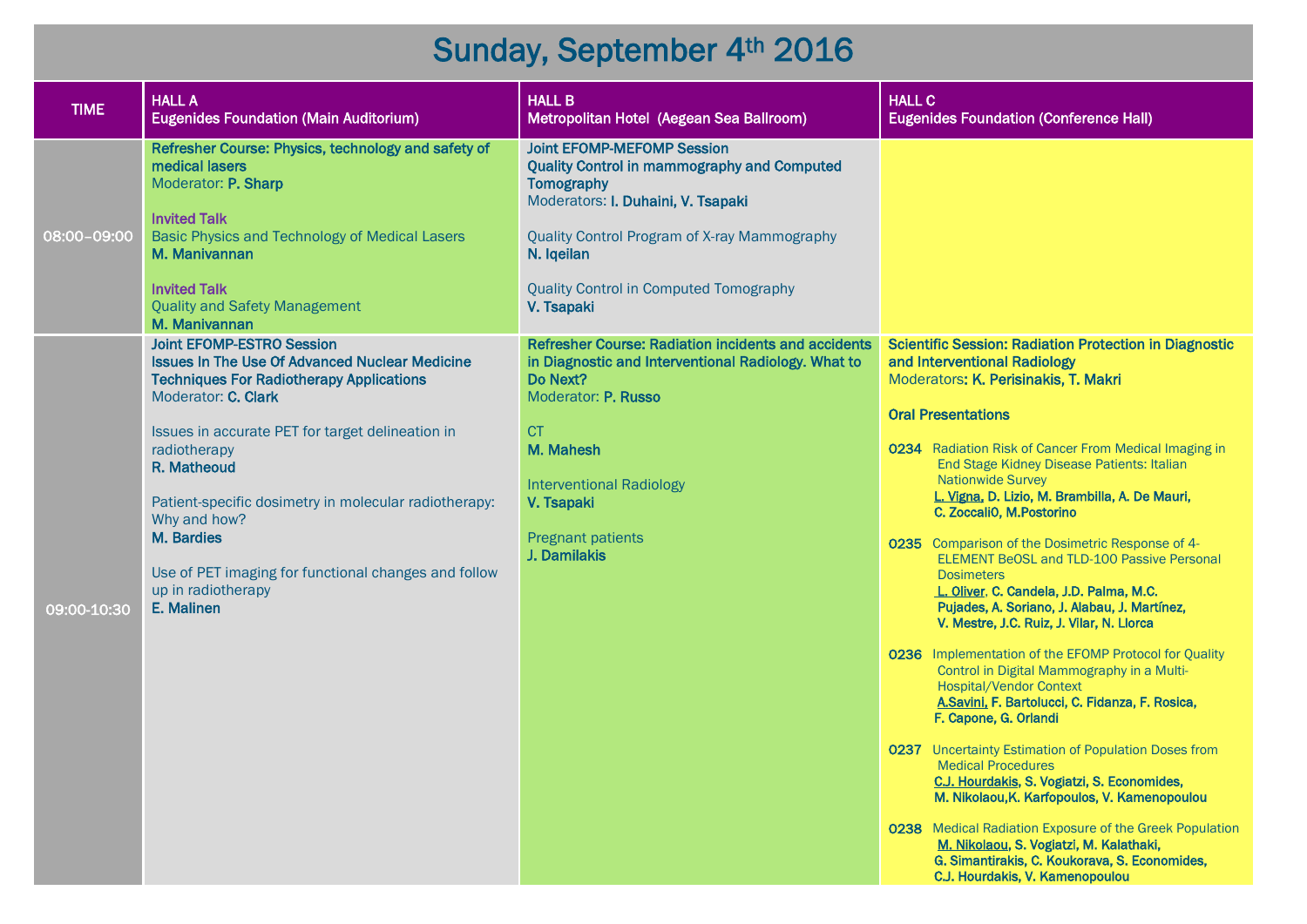|             |                                                                                                                                                                                                                                                                                                                                                                                                                                                                                                                                                                                                                                                                                                                            |                                                                                                                                                                                                                                                                                                                                                                                                                                                                                                                                                                                                                                                                                                                                                                                    | 0239 Cone Beam CT Radiation Dose in Dental Implant<br>Surgery<br>N. Stefanopoulou, N. Fotos, V. Tsapaki,<br>G. Kouratiadis, N. Krompas<br><b>0240</b> Quality Controls for CBCT Devices: the EFOMP<br>Guideline for Quality Assurance Of Images And Dose<br>H. de las Heras, O. Rampado, J. Andersson,<br>I. Hernandez Giron, M. Nilsson, A. Dasu, J. Holroyd,<br>C. Theodorakou, A. Torresin<br>0241 Optimization of Head Radiographic Examination<br><b>Protocols in Pediatric Patients</b><br>M. Atsalaki, G. Solomou, A.E. Papadakis,<br>J. Damilakis<br><b>0242</b> Lessons Learned from Radiation Dose Index<br><b>Monitoring System Implementations: Challenges</b><br>and Outcomes<br>C.Lafay, D. Thery, F. Zanca                                     |
|-------------|----------------------------------------------------------------------------------------------------------------------------------------------------------------------------------------------------------------------------------------------------------------------------------------------------------------------------------------------------------------------------------------------------------------------------------------------------------------------------------------------------------------------------------------------------------------------------------------------------------------------------------------------------------------------------------------------------------------------------|------------------------------------------------------------------------------------------------------------------------------------------------------------------------------------------------------------------------------------------------------------------------------------------------------------------------------------------------------------------------------------------------------------------------------------------------------------------------------------------------------------------------------------------------------------------------------------------------------------------------------------------------------------------------------------------------------------------------------------------------------------------------------------|---------------------------------------------------------------------------------------------------------------------------------------------------------------------------------------------------------------------------------------------------------------------------------------------------------------------------------------------------------------------------------------------------------------------------------------------------------------------------------------------------------------------------------------------------------------------------------------------------------------------------------------------------------------------------------------------------------------------------------------------------------------|
| 10:30-11:00 |                                                                                                                                                                                                                                                                                                                                                                                                                                                                                                                                                                                                                                                                                                                            | <b>Coffee Break</b>                                                                                                                                                                                                                                                                                                                                                                                                                                                                                                                                                                                                                                                                                                                                                                |                                                                                                                                                                                                                                                                                                                                                                                                                                                                                                                                                                                                                                                                                                                                                               |
| 10:30-11:00 | Satellite Lecture (sponsored by AG Medical)<br>Moderator: P. Shabestary<br>Relevance of patient-specific dosimetry formolecular<br>radiotherapy<br><b>M. Bardies</b>                                                                                                                                                                                                                                                                                                                                                                                                                                                                                                                                                       |                                                                                                                                                                                                                                                                                                                                                                                                                                                                                                                                                                                                                                                                                                                                                                                    |                                                                                                                                                                                                                                                                                                                                                                                                                                                                                                                                                                                                                                                                                                                                                               |
| 11:00-12:00 | <b>Scientific Session: Radiation Oncology</b><br>Moderator: K. Theodorou<br><b>Invited Talk</b><br>Nanoparticles for radiation therapy enhancement<br>K. Theodorou<br><b>Oral Presentations</b><br>0220 Verification Of Treatment Plans for Skin Cancer in<br>Brachytherapy With the Use of TLD Technique<br>B. Kozłowska, M.Paluch-Ferszt, M. Dybek<br>0221 Forward Planning or Inverse Planning? In Medio Stat<br><b>Virtus</b><br>D. Planes Meseguer, R.D. Esposito, P. Dorado<br>Rodríguez<br>0222 Radiotherapy in Patients With Pacemakers and<br>Implantable Cardioverter Defibrillators: What is<br>Next?<br>Guadalupe Martín Martín, Elena Moreno Merino, M<br>Nieves Estival Ortega, Rocío Bermúdez Luna, Alfonso | <b>Scientific Session: Imaging</b><br>Moderators: N. Iqeilan, E. Dimovassili<br><b>Invited Talk</b><br>X-ray CT dedicated to the breast<br>P. Russo<br><b>Oral Presentations</b><br>0227 Digital Breast Tomosynthesis: Dose and Image<br><b>Quality Characterization</b><br>K. Fezzani, J. Sage, I. Fitton, L. Hadid, A. Moussier,<br>N. Pierrat, A. Martineau, C. Etard<br>0228 GEANT4 Calculation of Normalized Glandular Dose<br>Coefficients in Computed Tomography Dedicated<br>to the Breast<br>A. Sarno, G. Mettivier, Fr. Di Lillo, P. Russo<br>0229 Phase-Contrast Digital Breast Tomosynthesis VS<br>Phase-Contrast Breast CT: An Image Quality<br>Phantom Study With Synchrotron Radiation<br>G.Mettivier, Kr. Bliznakova, I.Buliev, Fr.Di Lillo,<br>A. Sarno, P. Russo | <b>Scientific Session: Miscellaneous</b><br>Moderators: M. Manivannan, G. Solomou<br><b>Oral Presentations</b><br>0243 The Potential Use of a Wearable Device to Monitor<br><b>Ultraviolet Radiation Exposure in Clinical Staff</b><br>G. Hart, D. Rawlings<br>0244 Numerical Evaluation Of Offers For<br><b>Medical Radiological Equipment</b><br><b>B.</b> Casar<br><b>0245</b> ADC Histogram Analysis for Predicitng Highly<br><b>Aggressive Breast Carcinomas</b><br>M.I. Tsarouchi, A.N. Karahaliou,<br>K. G. Vassiou, S.G. Skiadopoulos, L.I. Costaridou<br>0246 Exploiting an Advanced DTI Segmentation Technique<br><b>Towards Differentiation of GBM AND MET</b><br>A.Vamvakas, I.Tsougos, N. Arikidis, E. Kapsalaki,<br>I. Fezoulidis, L.Costaridou |